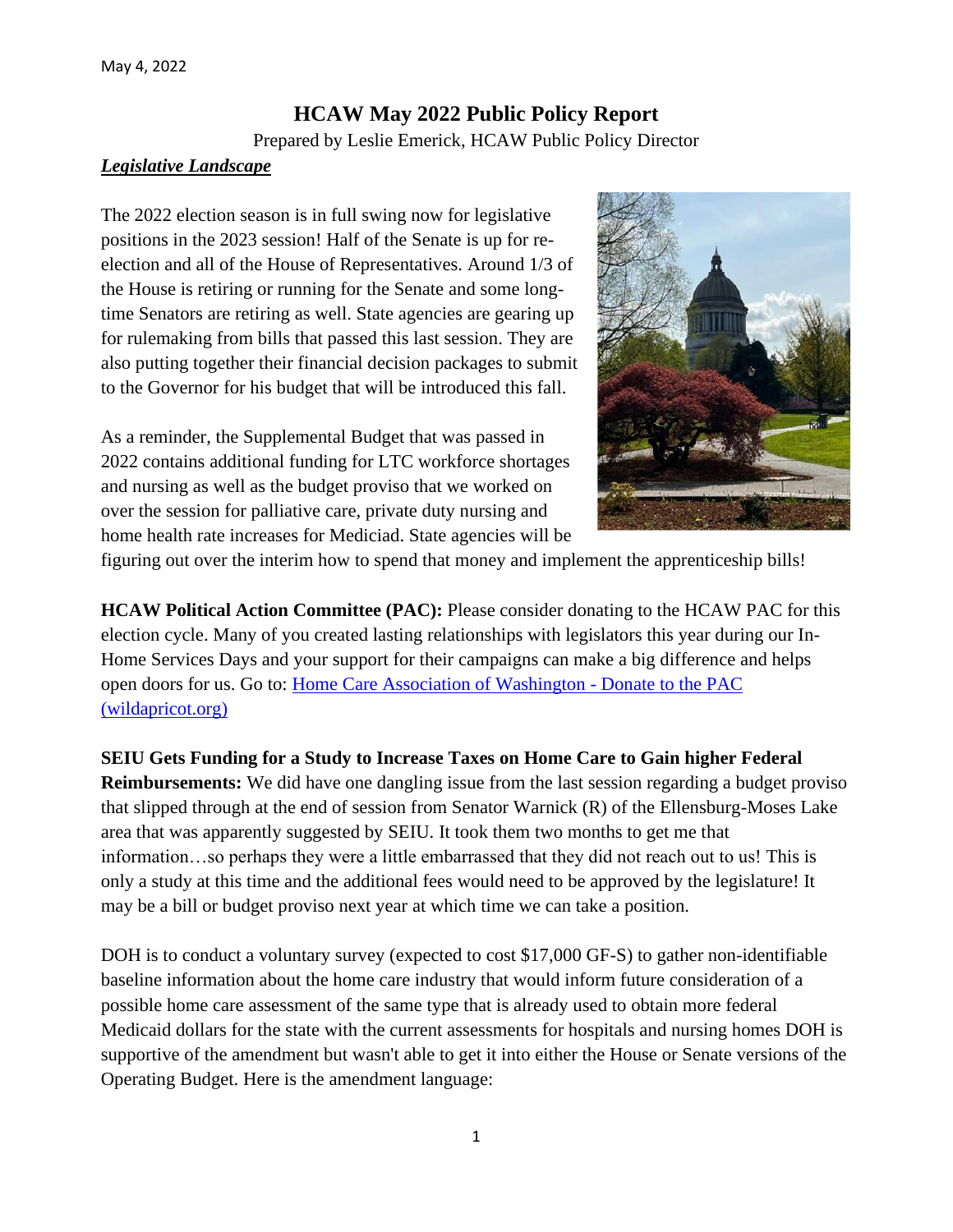"The department shall conduct a survey of home care and home health agencies, as those terms are defined in Ch. 70.127 RCW, to gather financial information for tax or fee planning purposes, including but not limited to total by service line. Any such financial information reported must be de-identified so it does not identify individual recipients of care. The department shall provide this information to the Department of Social and Health Services and SEIU 775 for analysis." DOH would require a GF-S appropriation of \$17,000 for staffing to accomplish the work.

The background on this request is that for the past 18 months SEIU 775 has been working with DSHS, DOH and DOR to develop a proposal for a home care assessment that could increase federal Medicaid funding for home care services in our state, similar to the existing assessments on hospitals and nursing homes. However, after a lot of work it became clear that the state does not currently have enough information on revenue from home care agencies to be able to develop a proposal rigorous enough to meet CMS requirements. DOH ultimately suggested that they could do a survey and try to gather the information voluntarily from home care agencies.

The nursing home industry folks at WHCA and LeadingAge support the concept, our private-pay home care agencies probably won't like any future proposal to add a home care assessment. I want to emphasize that the survey authorized by this amendment would be totally voluntary and no home care assessment could be authorized without the passage of specific legislation at some future date. The voluntary survey authorized by this budget amendment would inform future decisions but would not create any obligations for future legislatures.

### *Health Care Authority (HCA)*

**Extension of the Public Health Emergency:** HCA learned from [the Department of Health and](https://nam12.safelinks.protection.outlook.com/?url=https%3A%2F%2Flnks.gd%2Fl%2FeyJhbGciOiJIUzI1NiJ9.eyJidWxsZXRpbl9saW5rX2lkIjoxMDIsInVyaSI6ImJwMjpjbGljayIsImJ1bGxldGluX2lkIjoiMjAyMjA0MTkuNTY2Njk2NDEiLCJ1cmwiOiJodHRwczovL2FzcHIuaGhzLmdvdi9sZWdhbC9QSEUvUGFnZXMvQ09WSUQxOS0xMkFwcjIwMjIuYXNweCJ9.CcQgyd_f1sm64eGx9ubc2dF4oxe7PxSPftE78vwrEdc%2Fs%2F2134908385%2Fbr%2F130053539809-l&data=05%7C01%7C%7C271c448b8c244030719808da224d6b57%7C84df9e7fe9f640afb435aaaaaaaaaaaa%7C1%7C0%7C637860013351496561%7CUnknown%7CTWFpbGZsb3d8eyJWIjoiMC4wLjAwMDAiLCJQIjoiV2luMzIiLCJBTiI6Ik1haWwiLCJXVCI6Mn0%3D%7C3000%7C%7C%7C&sdata=O5YqhmVpY%2BiKno8Dj3eTpPAGrbTk4FsGz2CAs4pEPuM%3D&reserved=0)  [Human Services \(HHS\)](https://nam12.safelinks.protection.outlook.com/?url=https%3A%2F%2Flnks.gd%2Fl%2FeyJhbGciOiJIUzI1NiJ9.eyJidWxsZXRpbl9saW5rX2lkIjoxMDIsInVyaSI6ImJwMjpjbGljayIsImJ1bGxldGluX2lkIjoiMjAyMjA0MTkuNTY2Njk2NDEiLCJ1cmwiOiJodHRwczovL2FzcHIuaGhzLmdvdi9sZWdhbC9QSEUvUGFnZXMvQ09WSUQxOS0xMkFwcjIwMjIuYXNweCJ9.CcQgyd_f1sm64eGx9ubc2dF4oxe7PxSPftE78vwrEdc%2Fs%2F2134908385%2Fbr%2F130053539809-l&data=05%7C01%7C%7C271c448b8c244030719808da224d6b57%7C84df9e7fe9f640afb435aaaaaaaaaaaa%7C1%7C0%7C637860013351496561%7CUnknown%7CTWFpbGZsb3d8eyJWIjoiMC4wLjAwMDAiLCJQIjoiV2luMzIiLCJBTiI6Ik1haWwiLCJXVCI6Mn0%3D%7C3000%7C%7C%7C&sdata=O5YqhmVpY%2BiKno8Dj3eTpPAGrbTk4FsGz2CAs4pEPuM%3D&reserved=0) that the current COVID-19 public health emergency (PHE) has been extended through July 15, 2022. According to [HHS' letter to the Governors,](https://nam12.safelinks.protection.outlook.com/?url=https%3A%2F%2Flnks.gd%2Fl%2FeyJhbGciOiJIUzI1NiJ9.eyJidWxsZXRpbl9saW5rX2lkIjoxMDMsInVyaSI6ImJwMjpjbGljayIsImJ1bGxldGluX2lkIjoiMjAyMjA0MTkuNTY2Njk2NDEiLCJ1cmwiOiJodHRwczovL2YuZGF0YXNydnIuY29tL2ZyMS82MjEvODA5NzAvUEhFX0V4dGVuc2lvbi5ISFNfbGV0dGVyX3RvX0dvdmVybm9ycy5wZGYifQ.ppwIANYANd-ZmHt3RRKVRG7221dpLXLI0bt2nvut6nQ%2Fs%2F2134908385%2Fbr%2F130053539809-l&data=05%7C01%7C%7C271c448b8c244030719808da224d6b57%7C84df9e7fe9f640afb435aaaaaaaaaaaa%7C1%7C0%7C637860013351496561%7CUnknown%7CTWFpbGZsb3d8eyJWIjoiMC4wLjAwMDAiLCJQIjoiV2luMzIiLCJBTiI6Ik1haWwiLCJXVCI6Mn0%3D%7C3000%7C%7C%7C&sdata=bAI8alzU4i9NUe895Z5FCNH1swqNGjvhRbGNnpBIVWA%3D&reserved=0) the PHE may be extended in 90-day increments and HHS will provide states with 60 days' notice prior to termination. HCA will continue to share updates as new information becomes available, and communicate to clients, partners, and stakeholders before any eligibility changes take place.

**Palliative Care Benefit for Medicaid, PEBB, SEBB Rulemaking:** HCA is slowing gearing up by forming their internal task force to work on the palliative care benefit project. The state invested \$250,000 of the general fund for fiscal year 2023 to design a standardized payment methodology for a palliative care benefit for the state Medicaid program and the employee and retiree benefits programs. HCA may contract with a third party to design the palliative care model and complete the work required. We are looking forward to seeing who get hired and when this work will begin!

Actual filing for the rule will probably happen over the summer. I will be sharing all stakeholder information related to these rules and they will also let you sign up directly as an interested party to participate. Lot of folks appear to be interested in participating in the rulemaking process!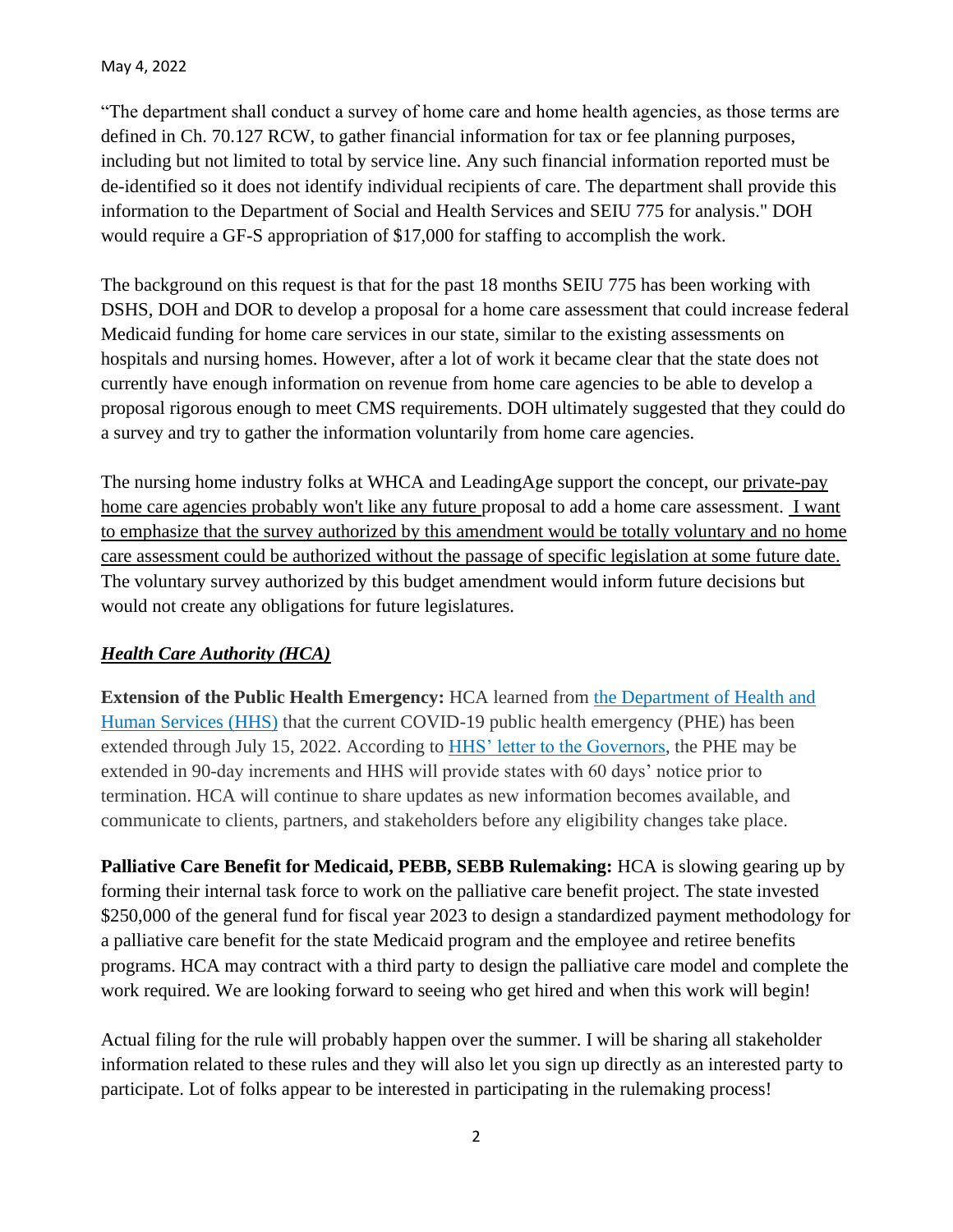# *Department of Health (DOH)*

**Eventually Ending COVID-19 related Emergency Rules/Waivers at DOH:** I was recently contacted by Christie Spice, Assistant Director of Health Quality Assurance Systems, the division that has oversight of In-Home Services agencies, to discuss how to ramp down after the state of emergency ends for COVID 19. She will be scheduling a meeting with HCAW, WSHPCO and HCAOA-WA to discuss further. I have asked that the department come up with a list of all the emergency rules that impact in-home services agencies so we know specifically what will be ending. The meeting to discuss the wind down is on May  $24<sup>th</sup>$ .

**CR-103E Alert: Emergency Rule Adoption, Chapter 246-101 WAC – Notification and** 

**Reporting of COVID-19:**The Washington State Board of Health (Board) has adopted a seventh emergency rulemaking order to continue the requirements established in WAC 246-101-017 – Novel Coronavirus (SARS-CoV-2), Coronavirus Disease 2019 (COVID-19) Reporting. The emergency rule is effective April 20, 2022, and will be in effect for 120 days. The CR-103E announces the emergency rulemaking order, filed as WSR 22-09-082 (attached). This emergency rule, in alignment with [updated guidance from the Department of Health and Human Services:](https://lnks.gd/l/eyJhbGciOiJIUzI1NiJ9.eyJidWxsZXRpbl9saW5rX2lkIjoxMDAsInVyaSI6ImJwMjpjbGljayIsImJ1bGxldGluX2lkIjoiMjAyMjA0MjIuNTY4NDg5MjEiLCJ1cmwiOiJodHRwczovL2djYzAyLnNhZmVsaW5rcy5wcm90ZWN0aW9uLm91dGxvb2suY29tLz91cmw9aHR0cHMlM0ElMkYlMkZ3d3cuY2RjLmdvdiUyRmNvcm9uYXZpcnVzJTJGMjAxOS1uY292JTJGZG93bmxvYWRzJTJGbGFiJTJGaGhzLWxhYm9yYXRvcnktcmVwb3J0aW5nLWd1aWRhbmNlLTUwOC5wZGYmZGF0YT0wNSU3QzAxJTdDTGF1cmEuQ2hyaXN0aWFuJTQwZG9oLndhLmdvdiU3Qzc5NmQyYjA0ZjczYjQ2MWZhZTYyMDhkYTI0ODA1MzBlJTdDMTFkMGUyMTcyNjRlNDAwYThiYTA1N2RjYzEyN2Q3MmQlN0MwJTdDMCU3QzYzNzg2MjQzMDgwNzk0MDQ1MSU3Q1Vua25vd24lN0NUV0ZwYkdac2IzZDhleUpXSWpvaU1DNHdMakF3TURBaUxDSlFJam9pVjJsdU16SWlMQ0pCVGlJNklrMWhhV3dpTENKWFZDSTZNbjAlM0QlN0MzMDAwJTdDJTdDJTdDJnNkYXRhPXlkWGRhJTJGckN4V0tqNUh0a05vJTJGYngwc2ZaNHI5OGZBcHBmSSUyRjdWeCUyQkZVRSUzRCZyZXNlcnZlZD0wIn0.TSRGz9WE84zoCce7qFN00qr90bTFNig30pucmgC11JY/s/717258116/br/130257187754-l)

- Continues the designation of COVID-19, as a notifiable condition.
- Continues the requirement for health care providers, health care facilities, laboratories, local health jurisdictions, and the Department of Agriculture to report certain demographic, testing, and other relevant data for each COVID-19 test.
- Clarifies reporting requirements by test entity and test type:
	- o Entities licensed to conduct moderate or high complexity testing must report all positive, negative, and inconclusive test results from all NAAT and antigen tests performed for COVID-19.
	- o Entities licensed to conduct waived tests under a certificate of waiver must report positive test results from all waived tests, excluding antibody testing, for COVID-19.

The Board filed a CR-101, Preproposal Statement of Inquiry, on July 23, 2021, to integrate emergency rule requirements and provisions into permanent rule. More information can be found on the [COVID-19 permanent rulemaking web page.](https://lnks.gd/l/eyJhbGciOiJIUzI1NiJ9.eyJidWxsZXRpbl9saW5rX2lkIjoxMDEsInVyaSI6ImJwMjpjbGljayIsImJ1bGxldGluX2lkIjoiMjAyMjA0MjIuNTY4NDg5MjEiLCJ1cmwiOiJodHRwczovL2djYzAyLnNhZmVsaW5rcy5wcm90ZWN0aW9uLm91dGxvb2suY29tLz91cmw9aHR0cHMlM0ElMkYlMkZzYm9oLndhLmdvdiUyRm5vdGlmaWFibGUtY29uZGl0aW9ucy1jb3ZpZC0xOS1wZXJtYW5lbnQtcnVsZSZkYXRhPTA1JTdDMDElN0NMYXVyYS5DaHJpc3RpYW4lNDBkb2gud2EuZ292JTdDNzk2ZDJiMDRmNzNiNDYxZmFlNjIwOGRhMjQ4MDUzMGUlN0MxMWQwZTIxNzI2NGU0MDBhOGJhMDU3ZGNjMTI3ZDcyZCU3QzAlN0MwJTdDNjM3ODYyNDMwODA3OTQwNDUxJTdDVW5rbm93biU3Q1RXRnBiR1pzYjNkOGV5SldJam9pTUM0d0xqQXdNREFpTENKUUlqb2lWMmx1TXpJaUxDSkJUaUk2SWsxaGFXd2lMQ0pYVkNJNk1uMCUzRCU3QzMwMDAlN0MlN0MlN0Mmc2RhdGE9OEU3a2FwNVJnTG1zSDdZUjhYQ29TZWo2RnUwSGg5NGRBQ0pncXdzdWV5TSUzRCZyZXNlcnZlZD0wIn0.1BrHxafx4ZI62Fa7hZbQqGgre-kcml4omtIH76cNWqQ/s/717258116/br/130257187754-l)

For more information on this emergency rule visit the Board's [website](https://lnks.gd/l/eyJhbGciOiJIUzI1NiJ9.eyJidWxsZXRpbl9saW5rX2lkIjoxMDIsInVyaSI6ImJwMjpjbGljayIsImJ1bGxldGluX2lkIjoiMjAyMjA0MjIuNTY4NDg5MjEiLCJ1cmwiOiJodHRwczovL2djYzAyLnNhZmVsaW5rcy5wcm90ZWN0aW9uLm91dGxvb2suY29tLz91cmw9aHR0cHMlM0ElMkYlMkZzYm9oLndhLmdvdiUyRlJ1bGVtYWtpbmclMkZDdXJyZW50UnVsZXNhbmRBY3Rpdml0eSUyRk5vdGlmaWFibGVDb25kaXRpb25zQ09WSUQxOVJlcG9ydGluZyZkYXRhPTA1JTdDMDElN0NMYXVyYS5DaHJpc3RpYW4lNDBkb2gud2EuZ292JTdDNzk2ZDJiMDRmNzNiNDYxZmFlNjIwOGRhMjQ4MDUzMGUlN0MxMWQwZTIxNzI2NGU0MDBhOGJhMDU3ZGNjMTI3ZDcyZCU3QzAlN0MwJTdDNjM3ODYyNDMwODA3OTQwNDUxJTdDVW5rbm93biU3Q1RXRnBiR1pzYjNkOGV5SldJam9pTUM0d0xqQXdNREFpTENKUUlqb2lWMmx1TXpJaUxDSkJUaUk2SWsxaGFXd2lMQ0pYVkNJNk1uMCUzRCU3QzMwMDAlN0MlN0MlN0Mmc2RhdGE9bnV0aXdOWnBsc2QyTXd6NHhQaW42MHUxbkFrQzJQTnJid0dCY2N1RHFtYyUzRCZyZXNlcnZlZD0wIn0.zNC0bADHxP48liVJ6Uqxv_6hmlkMKgNn7MEEHI2OGoU/s/717258116/br/130257187754-l) or contact [notifiableconditions@sboh.wa.gov.](mailto:notifiableconditions@sboh.wa.gov)

**[L&I and DOH Respirator and PPE for In-Home Care Agencies:](https://lnks.gd/l/eyJhbGciOiJIUzI1NiJ9.eyJidWxsZXRpbl9saW5rX2lkIjoxNDEsInVyaSI6ImJwMjpjbGljayIsImJ1bGxldGluX2lkIjoiMjAyMjA0MjkuNTcxOTAxMzEiLCJ1cmwiOiJodHRwczovL3d3dy5kb2gud2EuZ292L1BvcnRhbHMvMS9Eb2N1bWVudHMvMTYwMC9jb3JvbmF2aXJ1cy80MjAtMzI5LVJlc3BpcmF0b3JQUEVJbkhvbWVDYXJlLnBkZiJ9.yo6Fv1hthIyYpgfB4o6R20wkgptxJLWVokrUHyt4FNQ/s/717258116/br/130588480322-l)** Employer responsibilities for respiratory protection program and provision [of personal protective equipment \(PPE\) \(wa.gov\)](https://lnks.gd/l/eyJhbGciOiJIUzI1NiJ9.eyJidWxsZXRpbl9saW5rX2lkIjoxNDEsInVyaSI6ImJwMjpjbGljayIsImJ1bGxldGluX2lkIjoiMjAyMjA0MjkuNTcxOTAxMzEiLCJ1cmwiOiJodHRwczovL3d3dy5kb2gud2EuZ292L1BvcnRhbHMvMS9Eb2N1bWVudHMvMTYwMC9jb3JvbmF2aXJ1cy80MjAtMzI5LVJlc3BpcmF0b3JQUEVJbkhvbWVDYXJlLnBkZiJ9.yo6Fv1hthIyYpgfB4o6R20wkgptxJLWVokrUHyt4FNQ/s/717258116/br/130588480322-l) – Updates to quarantine for fully-vaccinated exposed residents.

**Patient Safety Improvement Task Force:** The task force formed by DOH to recommended taking faster action on sexual misconduct cases against health care professionals, has not started up yet.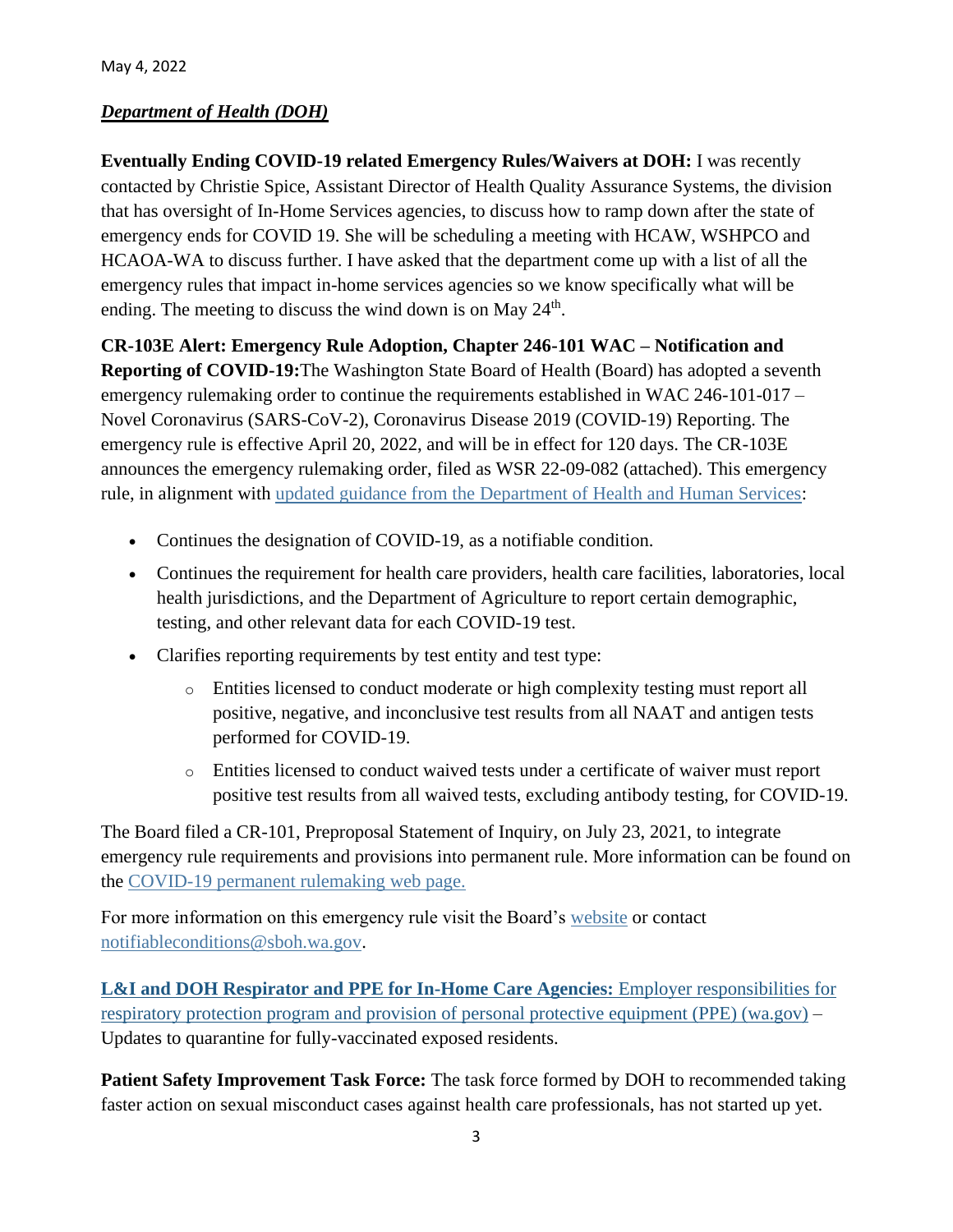The most disciplinary actions were taken against massage therapists and nursing assistants, followed by doctors. The number of complaints of all types against licensed providers more than doubled from 2009 to 2019, as the number of licensed health care professionals increased by 45%, to nearly 500,000. I will be monitoring for issues related to nursing assistants.

**DOH Health Equity Rules:** DOH is holding a series of rules workshops to implement **ESSB 5229**. In 2021, state legislators passed ESSB 5229 directing DOH to make rules for health professionals to take health equity continuing education. They previously held listening sessions to listen and engage with individuals who have lived experience of health inequities and racism, as well as providers, advocacy groups, and associations. At this time, they are considering between 2-6 hours of training every 4 years but have not settled on the exact number yet. If you have questions or comments, please contact: [healthequityimplementation@doh.wa.gov.](mailto:healthequityimplementation@doh.wa.gov)

**Home Health and Hospice Telemedicine Supervisory Visits:** (This rulemaking will not have an impact on hospice unless federal telehealth rules change) We are waiting for the next rulemaking session on this issue.

- [In-Home Services WSR 21-20-084.PDF](https://lnks.gd/l/eyJhbGciOiJIUzI1NiJ9.eyJidWxsZXRpbl9saW5rX2lkIjoxMDAsInVyaSI6ImJwMjpjbGljayIsImJ1bGxldGluX2lkIjoiMjAyMTExMjQuNDkzNTUyMDEiLCJ1cmwiOiJodHRwczovL2NvbnRlbnQuZ292ZGVsaXZlcnkuY29tL2F0dGFjaG1lbnRzL1dBRE9ILzIwMjEvMTEvMjQvZmlsZV9hdHRhY2htZW50cy8yMDA1NjAzL0luLUhvbWUlMjBTZXJ2aWNlcyUyMFdTUiUyMDIxLTIwLTA4NC5QREYifQ.2KM6WI_ejY5Cm0-wXFhkq0GJj9nJyOiAlwIE1KCiM0c/s/717258116/br/121696839483-l)
- [WSR 21-16-096.pdf](https://lnks.gd/l/eyJhbGciOiJIUzI1NiJ9.eyJidWxsZXRpbl9saW5rX2lkIjoxMDEsInVyaSI6ImJwMjpjbGljayIsImJ1bGxldGluX2lkIjoiMjAyMTExMjQuNDkzNTUyMDEiLCJ1cmwiOiJodHRwczovL2NvbnRlbnQuZ292ZGVsaXZlcnkuY29tL2F0dGFjaG1lbnRzL1dBRE9ILzIwMjEvMTEvMjQvZmlsZV9hdHRhY2htZW50cy8yMDA1NjEyL1dTUiUyMDIxLTE2LTA5Ni5wZGYifQ.HyxNxHyV0yeUScEi1RKHOCtANvaXc76Wwdtpn-gmwPw/s/717258116/br/121696839483-l)

**Hospice CON Rulemaking:** DOH anticipates holding workshops starting in 2022. WSHPCO has been meeting with CON staff on issues related to reporting data accuracy. We have been discussing doing a review of the available data prior to the rulemaking to see the state of Hospice CON in Washington. No dates set yet.

**Home Health Certificate of Need Rulemaking:** Probably not until 2023. In the meantime, HCAW has hired Marc at Berg Data to review current data for Home Health CON in WA State and will make some recommendations to the board.

**In-Home Services Rules**: DOH plans to update the In-Home Services Rules. No date set yet.

**Palliative Care Roadmap Still Available!!** We received good news from Pat Justis that DOH found grant money to reprint the roadmap. It's still posted on **DOH Rural Health webpage**, as well as the [WA Rural Palliative Care Initiative portal T](https://waportal.org/partners/home/washington-rural-palliative-care-initiative)o order: <https://prtonline.myprintdesk.net/DSF/>*)*

**Preproposal Statement of Inquiry (CR-101)**: WAC 246-841-520 and 246-841-720 Nursing Assistants. DOH is considering amendments to WAC 246-841-520 to complete technical updates regarding expired licenses and WAC 246-841-720 to adopt the mandatory reporting requirements in chapter 246-16 WAC filed as [WSR# 22-08-019.](https://lnks.gd/l/eyJhbGciOiJIUzI1NiJ9.eyJidWxsZXRpbl9saW5rX2lkIjoxMDEsInVyaSI6ImJwMjpjbGljayIsImJ1bGxldGluX2lkIjoiMjAyMjA0MTQuNTY0MjkzNTEiLCJ1cmwiOiJodHRwczovL2RvaC53YS5nb3Yvc2l0ZXMvZGVmYXVsdC9maWxlcy8yMDIyLTA0LzIyMDgwMTludXJzaW5nYXNzaXN0c2FudHRlY2huaWNhbGNoYW5nZXMxMDFmaW5hbC5wZGYifQ.6elX4AjOAM8Sr8ucG-lxdGsdEEM2U0p91-m5_1nyHSQ/s/717258116/br/129833042518-l)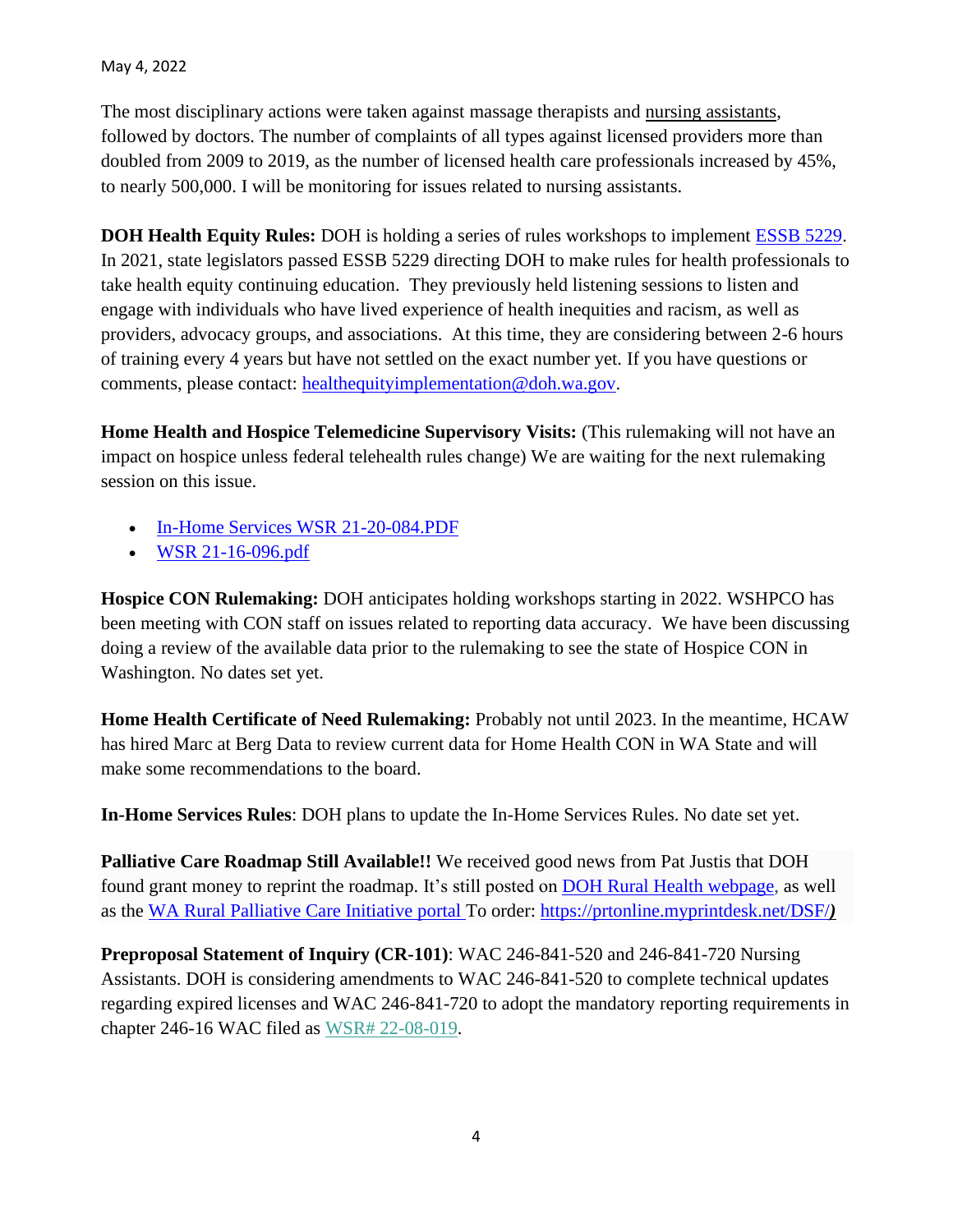## *Department of Social and Health Services (DSHS)*

**LTC Workers Training Requirements:** On April 6, the department filed a proposed rulemaking notice for a public hearing on **May 10 at 10:00 a.m.** The intent is to require long-term care workers to complete training requirements by certain dates that would reduce the impact of clients accessing qualified long-term care workers to provide personal care services.

To read the filing notice and rules, click [here.](https://lnks.gd/l/eyJhbGciOiJIUzI1NiJ9.eyJidWxsZXRpbl9saW5rX2lkIjoxMDEsInVyaSI6ImJwMjpjbGljayIsImJ1bGxldGluX2lkIjoiMjAyMjA0MTAuNTYxOTkzNjEiLCJ1cmwiOiJodHRwczovL3d3dy5kc2hzLndhLmdvdi9zaXRlcy9kZWZhdWx0L2ZpbGVzL3JwYXUvZG9jdW1lbnRzLzEwMi0yMi0wOC0xMTIucGRmP3V0bV9tZWRpdW09ZW1haWwmdXRtX3NvdXJjZT1nb3ZkZWxpdmVyeSJ9.ou9_Eq4jxSUwOqffOViqgi_iU66vckxRLqEa3fu5-so/s/815314662/br/129597148583-l)

**DSHS Rules on Virtual Training for LTC Workers:** DSHS filed a permanent rule to add two new sections and amend four sections in chapter 388-71 WAC, Home and Community Services and Programs, and chapter 388-112A WAC, Residential Long-Term Care Services Training. These rules will set standards for remote skills training and update current definitions and basic training rules to allow virtual classroom and remote skills training. To read the rule filing and final language, click [here.](https://lnks.gd/l/eyJhbGciOiJIUzI1NiJ9.eyJidWxsZXRpbl9saW5rX2lkIjoxMDEsInVyaSI6ImJwMjpjbGljayIsImJ1bGxldGluX2lkIjoiMjAyMjA0MjUuNTY5NzExODEiLCJ1cmwiOiJodHRwczovL3d3dy5kc2hzLndhLmdvdi9zaXRlcy9kZWZhdWx0L2ZpbGVzL3JwYXUvZG9jdW1lbnRzLzEwM1AtMjItMTAtMDI0LnBkZj91dG1fbWVkaXVtPWVtYWlsJnV0bV9zb3VyY2U9Z292ZGVsaXZlcnkifQ.Jr7fvVi1KEbxIUKkcndFg7zRrymUbU5i0yyJFKR745w/s/763120867/br/130342977674-l) If you are interested in participating in this rule making process, please contact Angel Sulivan at angel.sulivan@dshs.wa.gov.

**Resuming Fingerprint Background Checks:** On March 18, 2020, Governor Inslee issued Proclamation 20-18, which suspended the fingerprint background check requirements for long-term care facilities. Beginning May 1, 2022, long-term care workers will again need to complete a fingerprint-based background check as required by law. All providers and staff who began working between November 1, 2019, and April 30, 2022, will have 120 days to obtain non-disqualifying fingerprint results from the Background Check Central Unit (BCCU). This means that providers must have non-disqualifying results dated no later than August 28, 2022. New providers who start providing care on or after May 1, 2022, will have 120 days to get their results from BCCU.

Settings should monitor for compliance with fingerprint completion per normal procedures. We are asking all new providers have a fingerprint appointment scheduled before providing care, per current WAC 388-113-0109 and emergency WAC 388-06-0525. This requirement has been in place in chapter 388-113 WAC, but not previously enforced because of the proclamation suspending fingerprint checks.

If your Background Check System (BCS) account has pending fingerprints for staff that are not a current employee, please check the archive box on these records in BCS to remove them from pending fingerprint status. Here is a list of fingerprint locations that are currently open and available to provide fingerprint background checks. If you have any questions, please contact Tom Moore, Policy Program Manager, at (360) 764-9641 or Thomas.Moore1@dshs.wa.gov.

### **Labor and Industries (L & I)**

**Emergency (CR-103E) - Public Health Emergency Reporting and Notification Requirements for Infectious and Contagious Diseases and Voluntary Use of Personal Protective Equipment:**  L&I continues to respond to 2021 legislation establishing employer requirements during a public health emergency for infectious and contagious diseases. The employer requirements are under SSB [5254,](https://app.leg.wa.gov/billsummary?BillNumber=5254&Initiative=false&Year=2021) codified as [RCW 49.17.485,](https://lnks.gd/l/eyJhbGciOiJIUzI1NiJ9.eyJidWxsZXRpbl9saW5rX2lkIjoxMDIsInVyaSI6ImJwMjpjbGljayIsImJ1bGxldGluX2lkIjoiMjAyMjA0MDcuNTYwOTQ2MTEiLCJ1cmwiOiJodHRwczovL2FwcC5sZWcud2EuZ292L1JDVy9kZWZhdWx0LmFzcHg_Y2l0ZT00OS4xNy40ODUmdXRtX21lZGl1bT1lbWFpbCZ1dG1fc291cmNlPWdvdmRlbGl2ZXJ5In0._RNHSiLuyV8Mu1DMGRBYIqkOEtU3cn7U5kGtzNLIdrk/s/767908333/br/129508299077-l) regarding voluntary use of personal protective equipment (PPE)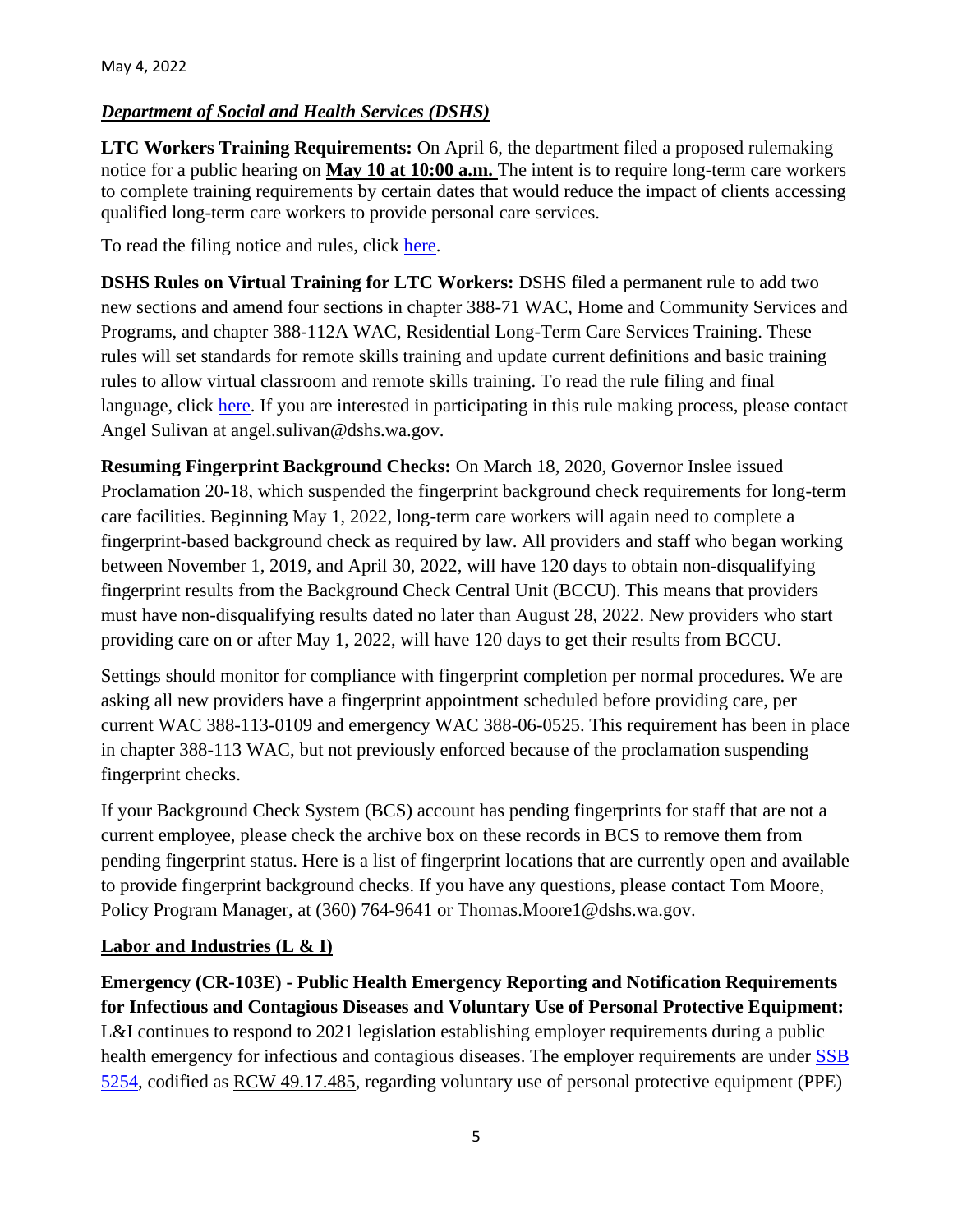and Engrossed Substitute Senate Bill 5115 (ESSB 5115), also known as the Health Emergency Labor Standards Act (HELSA) and codified as [RCW 49.17.062](https://lnks.gd/l/eyJhbGciOiJIUzI1NiJ9.eyJidWxsZXRpbl9saW5rX2lkIjoxMDMsInVyaSI6ImJwMjpjbGljayIsImJ1bGxldGluX2lkIjoiMjAyMjA0MDcuNTYwOTQ2MTEiLCJ1cmwiOiJodHRwczovL2FwcC5sZWcud2EuZ292L3Jjdy9kZWZhdWx0LmFzcHg_Y2l0ZT00OS4xNy4wNjImdXRtX21lZGl1bT1lbWFpbCZ1dG1fc291cmNlPWdvdmRlbGl2ZXJ5In0.ohlkzNh-wisr-S9YGRDEImT0V-14_5aQoZSUvZd5udk/s/767908333/br/129508299077-l) and [RCW 49.17.064.](https://lnks.gd/l/eyJhbGciOiJIUzI1NiJ9.eyJidWxsZXRpbl9saW5rX2lkIjoxMDQsInVyaSI6ImJwMjpjbGljayIsImJ1bGxldGluX2lkIjoiMjAyMjA0MDcuNTYwOTQ2MTEiLCJ1cmwiOiJodHRwczovL2FwcC5sZWcud2EuZ292L3Jjdy9kZWZhdWx0LmFzcHg_Y2l0ZT00OS4xNy4wNjQmdXRtX21lZGl1bT1lbWFpbCZ1dG1fc291cmNlPWdvdmRlbGl2ZXJ5In0.gB71BGMENeK4xb_HHxCE11P8zQr7pGLTwBSiP1wecSk/s/767908333/br/129508299077-l)

The emergency rule maintains requirements under new sections of chapter 296-62 WAC for when there is a public health emergency for an infectious or contagious disease and as such, the requirements are applicable to COVID-19. Under the emergency rule:

- Employers with more than 50 covered employees at a workplace or worksite are required to report infectious or contagious disease outbreaks to L&I;
- Employees are not required to disclose any medical condition or diagnosis to their employer;
- Non-healthcare employers are required to notify employees, as well as their union representative (if any), in writing of potential exposures within one business day;
- Employees and contractors must be permitted to voluntarily use personal protective equipment.

In addition, this emergency rule now applies notification requirements to health care facilities as defined in [RCW 9A.50.010.](https://lnks.gd/l/eyJhbGciOiJIUzI1NiJ9.eyJidWxsZXRpbl9saW5rX2lkIjoxMDUsInVyaSI6ImJwMjpjbGljayIsImJ1bGxldGluX2lkIjoiMjAyMjA0MDcuNTYwOTQ2MTEiLCJ1cmwiOiJodHRwczovL2FwcC5sZWcud2EuZ292L3Jjdy9kZWZhdWx0LmFzcHg_Y2l0ZT05QS41MC4wMTAmdXRtX21lZGl1bT1lbWFpbCZ1dG1fc291cmNlPWdvdmRlbGl2ZXJ5In0.ntdt4AVmAQrP8rYU5AvvHZbQt9pKaygGELfdm6tgGoI/s/767908333/br/129508299077-l)

• Employers of health care facilities must notify any employee with known or suspected highrisk exposure to the infectious or contagious disease within 24 hours. With employee authorization, notification must also be sent to the employee's union representative (if any) within 24 hours.

**L&I filed a Preproposal Statement of Inquiry (CR-101) on May 13, 2021:** [\(WSR 21-11-051\)](https://lnks.gd/l/eyJhbGciOiJIUzI1NiJ9.eyJidWxsZXRpbl9saW5rX2lkIjoxMDYsInVyaSI6ImJwMjpjbGljayIsImJ1bGxldGluX2lkIjoiMjAyMjA0MDcuNTYwOTQ2MTEiLCJ1cmwiOiJodHRwczovL2xhd2ZpbGVzZXh0LmxlZy53YS5nb3YvbGF3L3dzcnBkZi8yMDIxLzExLzIxLTExLTA1MS5wZGY_dXRtX21lZGl1bT1lbWFpbCZ1dG1fc291cmNlPWdvdmRlbGl2ZXJ5In0._0_PoCIMHeZuvfsWVJJuqXkkK6L6Dmya_8DWrh0PYu8/s/767908333/br/129508299077-l) and initiated the permanent rulemaking process for rules related to infectious diseases, to include when there is an outbreak subject to a public health emergency under a national or state declared state of emergency. This emergency rule supersedes [WSR 22-01-047](https://lnks.gd/l/eyJhbGciOiJIUzI1NiJ9.eyJidWxsZXRpbl9saW5rX2lkIjoxMDcsInVyaSI6ImJwMjpjbGljayIsImJ1bGxldGluX2lkIjoiMjAyMjA0MDcuNTYwOTQ2MTEiLCJ1cmwiOiJodHRwczovL2xhd2ZpbGVzZXh0LmxlZy53YS5nb3YvbGF3L3dzcnBkZi8yMDIyLzAxLzIyLTAxLTA0Ny5wZGY_dXRtX21lZGl1bT1lbWFpbCZ1dG1fc291cmNlPWdvdmRlbGl2ZXJ5In0.xtK7DOuavDhIqDvmIPNM1yKn8AbokPz1HEA1qn0bSFE/s/767908333/br/129508299077-l) filed on December 7, 2021.

Effective date: April 6, 2022 Expiration date: August 4, 2022

# **Employment Security Department (ESD)**

**WA Cares Fund Guidance from ESD:** Earlier this year, newly passed legislation delayed the implementation of WA Cares and improved the benefit for Washingtonians. Stay up to date on the latest information from WA Cares by visiting the [employer page](https://nam12.safelinks.protection.outlook.com/?url=https%3A%2F%2Flnks.gd%2Fl%2FeyJhbGciOiJIUzI1NiJ9.eyJidWxsZXRpbl9saW5rX2lkIjoxMDAsInVyaSI6ImJwMjpjbGljayIsImJ1bGxldGluX2lkIjoiMjAyMjA0MzAuNTcyMTg5NDEiLCJ1cmwiOiJodHRwczovL3dhY2FyZXNmdW5kLndhLmdvdi9lbXBsb3llcnMvP3V0bV9tZWRpdW09ZW1haWwmdXRtX3NvdXJjZT1nb3ZkZWxpdmVyeSJ9.T3uO8hQjhb5q59uoG5t8QSuD5pUkRi3HUuuBvw-NuXA%2Fs%2F756010882%2Fbr%2F130634378864-l&data=05%7C01%7C%7Cd75755ac9c824c8a7b2508da2a3de50a%7C84df9e7fe9f640afb435aaaaaaaaaaaa%7C1%7C0%7C637868742583318919%7CUnknown%7CTWFpbGZsb3d8eyJWIjoiMC4wLjAwMDAiLCJQIjoiV2luMzIiLCJBTiI6Ik1haWwiLCJXVCI6Mn0%3D%7C3000%7C%7C%7C&sdata=GmHh%2B9TxTiDRTgjiK1tVd%2BKvqV%2BbXK9cRKp87snUzUw%3D&reserved=0) on our website.

**Legislation often affects employer taxes:** The following bills may affect how much employers pay.

### **• [Senate Bill 5873](https://esd.wa.gov/employer-taxes/offset?utm_medium=email&utm_source=govdelivery#sb5873)**

During the 2022 legislative session, legislators passed a bill that provides tax relief to employers in Washington.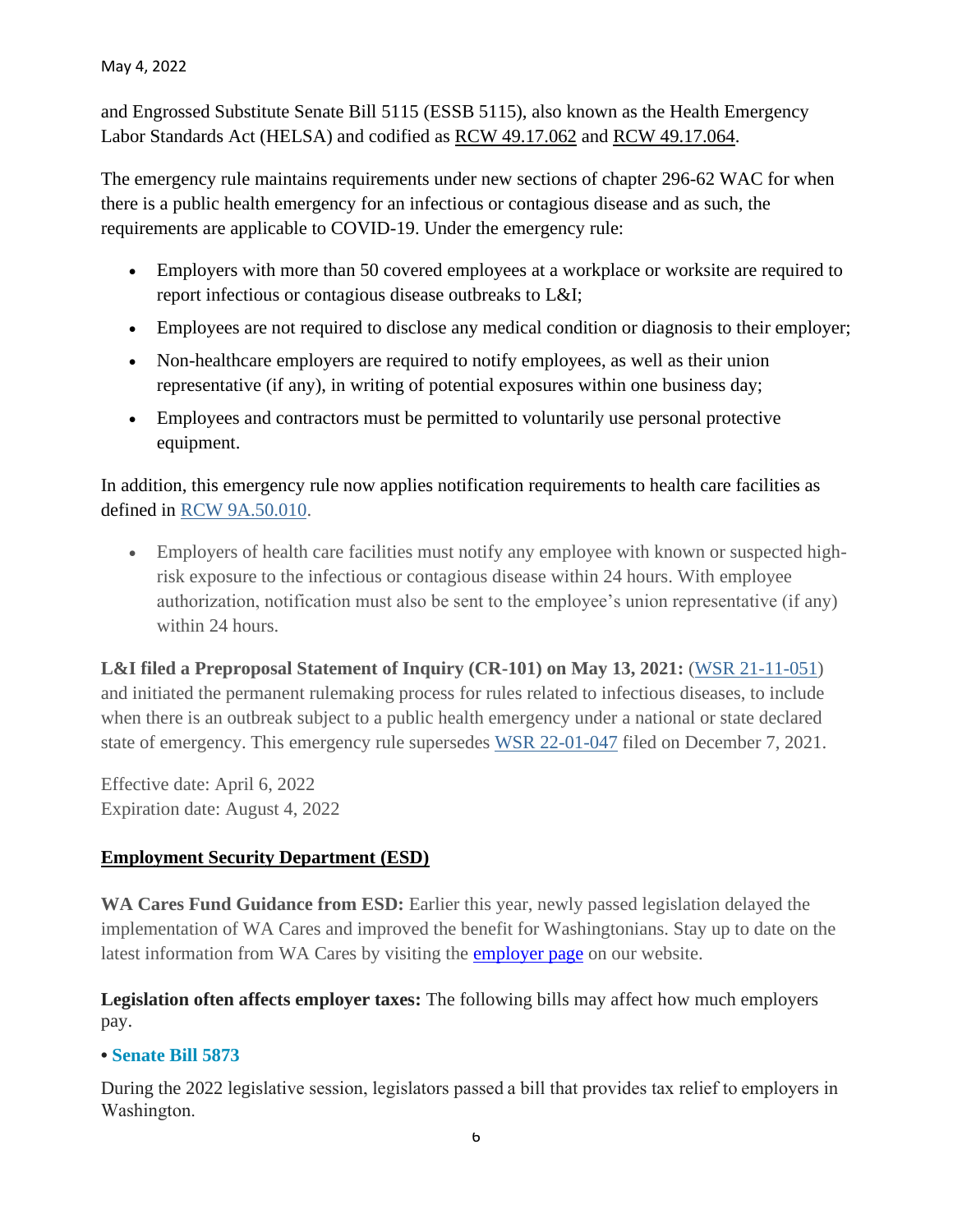SB 5873 reduces the unemployment social tax rate for most employers in 2022 and 2023. It also reduces the 2023 social tax rates for employers who report 10 or fewer employees for 4th quarter 2021.

#### **• [Engrossed Substitute Senate Bill 5061](https://esd.wa.gov/employer-taxes/offset?utm_medium=email&utm_source=govdelivery#essb5061)**

On Feb. 8, 2021, Gov. Inslee signed ESSB 5061. This bill provides unemployment tax relief for Washington businesses, enhances unemployment support for Washington workers and more. These measures enhanced the state's ability to respond to the economic impact of the COVID-19 pandemic. 

#### **• [Engrossed Substitute Senate Bill 5478](https://esd.wa.gov/employer-taxes/offset?utm_medium=email&utm_source=govdelivery#essb5478)**

The state Legislature also passed [ESSB 5478 i](https://lawfilesext.leg.wa.gov/biennium/2021-22/Pdf/Bill%20Reports/Senate/5478-S.E%20SBR%20FBR%2021.pdf?q=20220112134104)n 2021. This bill provided \$500 million in additional financial relief to taxable employers for offsetting benefit charges from COVID-19 related claims. The offset will result in lower tax rates for many employers who were projected to have the largest tax increases.

These employers will see relief on their 2022 tax rate notice. The notice will show the forgiveness ratio, as well as any reduced benefit charges.

#### **Resources:**

- **• [2022 tax rates](https://esd.wa.gov/employer-taxes/rates)**
- **• [Tax rate recalculation insert](https://media.esd.wa.gov/esdwa/Default/ESDWAGOV/employer-Taxes/SB-5873-tax-rate-insert-220315.pdf)** sent to employers
- **• [Rate class comparisons table](https://esdorchardstorage.blob.core.windows.net/esdwa/Default/ESDWAGOV/employer-Taxes/RateClassComparisonsTables-Tax-per-employee-2020-2025_ESSB%205061.xlsx)**

#### **Nursing Care Quality Assurance Commission (NCQAC)**

**Nursing Licensure Rate Increases:** The NCQAC is considering rulemaking with increased licensure fees up to 20%. This will help to hire new employees to process licenses that got very backed up during the pandemic and was taking up to 6-7 weeks to process.

**Nurse Delegation**: On March 14, 2022, the Department of Health filed emergency rules (WSR 22- 07-046) waiving the requirement for nurse delegators to verify completion of basic caregiver training before providing delegation. The emergency rules amend WACs 246-840-930 and 246- 841-405. The rules went into effect Marcy 14, 2022. The goal of these emergency rules is to allow more long-term care workers to provide nurse delegated care. If you have any questions, please contact the Nurse Delegation Program at NurseDelegation@dshs.wa.gov.

**LPN Apprenticeship and LTC Nursing Workforce:** This group is an extension of the multiple years of work on the LTC Workforce Steering Committee. I am an official member of this workgroup and will continue to offer ideas from our association membership. The next meeting is coming up on May  $20<sup>th</sup>$  may so we will see how they intend to implement Senator Randall's Apprentice bill, [SSB 5764](https://portal.lobbygov.com/dashboard) and the budget provisos that they received for getting more people into the pipeline for becoming a HCA up to an LPN!